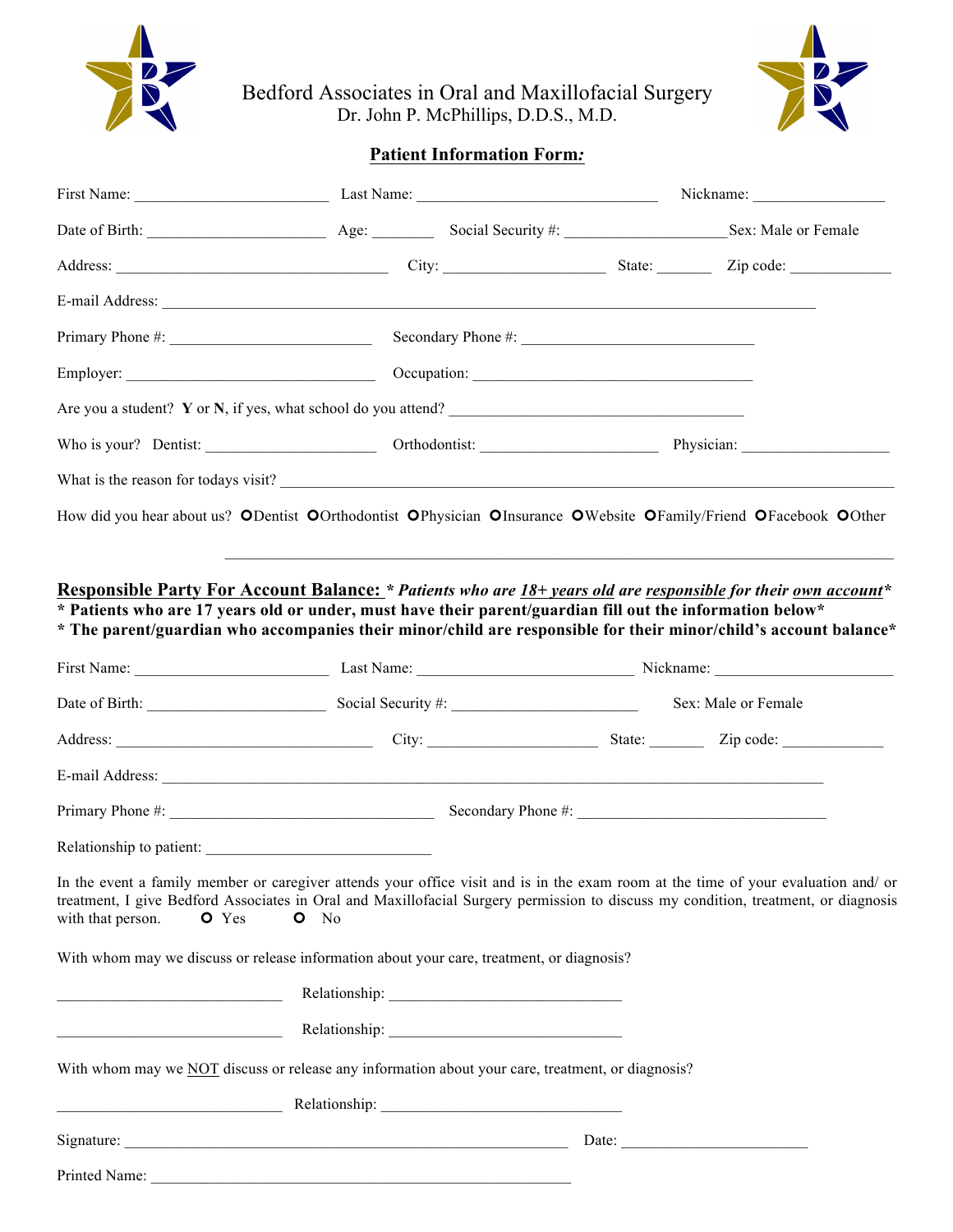# Bedford Associates in Oral and Maxillofacial Surgery – Medical History Form

### **Patient Name:** Date of Birth: Date of Birth:

|                                                                                                         |                         |                                                                                                                                          | PLEASE ANSWER ALL QUESTIONS BY CIRCLING YES (Y) OR NO (N). ALL RESPONSES ARE KEPT CONFIDENTIAL                                            |             |                         |
|---------------------------------------------------------------------------------------------------------|-------------------------|------------------------------------------------------------------------------------------------------------------------------------------|-------------------------------------------------------------------------------------------------------------------------------------------|-------------|-------------------------|
| 1. Are you in good health                                                                               | Y                       | N                                                                                                                                        | 7. Are you using or taking any of the following:                                                                                          |             |                         |
| 2. Has there been any change in your general health in the                                              |                         |                                                                                                                                          | a. Antibiotics                                                                                                                            | Y           | N                       |
| past year                                                                                               | Y                       | N                                                                                                                                        | b. Anticoagulants (blood thinners)                                                                                                        | Y           | $\mathbf N$             |
| 3. Date of last exam:                                                                                   |                         |                                                                                                                                          | c. Steroids (cortisone, etc)                                                                                                              | Y           | $\mathbf N$             |
| 4. Are you now under a physicians care $Y$                                                              |                         | ${\bf N}$                                                                                                                                | d. Insulin or oral medication for diabetes                                                                                                | Y           | $\mathbf N$             |
| 5. List all operations and hospitalizations:                                                            |                         |                                                                                                                                          | e. Bisphosphonates for osteoporosis or cancer                                                                                             |             |                         |
|                                                                                                         |                         |                                                                                                                                          | (currently or in the past) Fosamax, Actonel, Boniva, Reclast,                                                                             |             |                         |
|                                                                                                         |                         |                                                                                                                                          | Aredia, Zometa                                                                                                                            | Y           | N                       |
|                                                                                                         |                         |                                                                                                                                          | f. Aspirin or NSAID (ibuprofen, motrin, advil,                                                                                            |             |                         |
|                                                                                                         |                         |                                                                                                                                          | aleve, etc.)                                                                                                                              | Y           | N                       |
| 6. Do you have or have you had:                                                                         |                         |                                                                                                                                          | g. marijuana or other "street drugs"                                                                                                      | $\mathbf Y$ | $\mathbf N$             |
| A. Adverse effects from dental treatment                                                                |                         | h. list all medications you take:                                                                                                        |                                                                                                                                           |             |                         |
|                                                                                                         | Y                       | N                                                                                                                                        |                                                                                                                                           |             |                         |
| B. Jaw joint pain or popping                                                                            | Y                       | $\mathbf N$                                                                                                                              |                                                                                                                                           |             |                         |
| C. Sleep apnea                                                                                          | Y                       | N                                                                                                                                        |                                                                                                                                           |             |                         |
| D. Congenital heart disease, heart murmur, rheumatic                                                    |                         |                                                                                                                                          |                                                                                                                                           |             |                         |
| heart disease, heart surgery, chest pain, angina, heart                                                 |                         |                                                                                                                                          | 8. Are you allergic or have you had a bad reaction to:                                                                                    |             |                         |
| attack, palpitations, high blood pressure, stroke                                                       |                         |                                                                                                                                          | a. general anesthesia, sedatives or                                                                                                       |             |                         |
|                                                                                                         | Y                       | $\mathbf N$                                                                                                                              | local anesthetics                                                                                                                         | Y           | $\mathbf N$             |
| E. Lung Disease: asthma, emphysema, bronchitis,                                                         |                         |                                                                                                                                          | b. penicillin, amoxicillin, cephalosporin                                                                                                 |             |                         |
| pneumonia or tuberculosis                                                                               |                         | N                                                                                                                                        | or other antibiotics                                                                                                                      | Y           | N                       |
| F. Seizures, epilepsy, mental retardation, psychiatric                                                  |                         |                                                                                                                                          | c. aspirin or ibuprofen                                                                                                                   | Y           | $\mathbf N$             |
| treatment or Alzheimer's                                                                                | Y                       | N                                                                                                                                        | d. codeine or other pain medications                                                                                                      | Y           | $\mathbf N$             |
| G. Bleeding disorder, bleeding tendency, blood                                                          |                         |                                                                                                                                          | e. latex                                                                                                                                  | Y           | $\mathbf N$             |
| transfusion, or anemia                                                                                  | Y                       | $\mathbf N$                                                                                                                              | f. other allergies or reactions                                                                                                           | Y           | $\mathbf N$             |
| H. Liver Disease: Jaundice, Hepatitis                                                                   | Y                       | N                                                                                                                                        | Please list:                                                                                                                              |             |                         |
| I. Kidney Disease                                                                                       | Y                       | $\mathbf N$                                                                                                                              |                                                                                                                                           |             |                         |
| J. Diabetes                                                                                             | Y                       | N                                                                                                                                        | 9. Do you smoke, chew or dip tobacco                                                                                                      | Y           | N                       |
| K. Thyroid Disease (Goiter)                                                                             | Y                       | N                                                                                                                                        | 10. Do you have or have you had an                                                                                                        |             |                         |
| L. Arthritis                                                                                            | $\overline{\mathbf{Y}}$ | N                                                                                                                                        | alcohol or drug dependence                                                                                                                | Y           | N                       |
| M. Osteoporosis                                                                                         | Y                       | N                                                                                                                                        | 11. FOR WOMEN ONLY                                                                                                                        |             |                         |
| N. Reflux, stomach ulcers, colitis                                                                      | $\overline{\mathbf{Y}}$ | $\mathbf N$                                                                                                                              | A. If you are using oral contraceptives, it is important that you                                                                         |             |                         |
| O. Glaucoma                                                                                             | Y                       | N                                                                                                                                        | understand that antibiotics and other medications may interfere with the                                                                  |             |                         |
| P. Sinus or nasal problems or allergies                                                                 | Y                       | $\mathbf N$                                                                                                                              | effectiveness of oral contraceptives, therefore you will need to use<br>mechanical forms of birth control for one complete cycle of birth |             |                         |
| Q. Cancer                                                                                               | Y                       | $\mathbf N$                                                                                                                              | control pills after the course of antibiotics or other medications is                                                                     |             |                         |
| R. Radiation (x-ray) treatment for cancer $Y$                                                           |                         | N                                                                                                                                        | completed. Please contact your physician for further guidance.                                                                            |             |                         |
| S. Implants placed anywhere in your body<br>(heart valve / hip or knee replacement)<br>$\mathbf N$<br>Y |                         | B. If you are pregnant, possibly pregnant or trying to become                                                                            |                                                                                                                                           |             |                         |
|                                                                                                         |                         | pregnant; anesthesia and other medications may significantly harm<br>your developing baby, especially during the first trimester. PLEASE |                                                                                                                                           |             |                         |
| T. Any other disease or disorder not listed above                                                       |                         |                                                                                                                                          | ADVISE YOUR DOCTOR IF THERE IS ANY CHANCE OF                                                                                              |             |                         |
| Please list:                                                                                            |                         |                                                                                                                                          | YOU BEING PREGNANT!                                                                                                                       |             |                         |
|                                                                                                         |                         |                                                                                                                                          | C. Are you pregnant?                                                                                                                      |             |                         |
|                                                                                                         |                         |                                                                                                                                          | D. Are you nursing?                                                                                                                       | Y           | $\overline{\mathbf{N}}$ |

I UNDERSTAND THE IMPORTANCE OF AN ACCURATE HEALTH HISTORY TO ASSIST THE DOCTOR IN PROVIDING THE BEST CARE POSSIBLE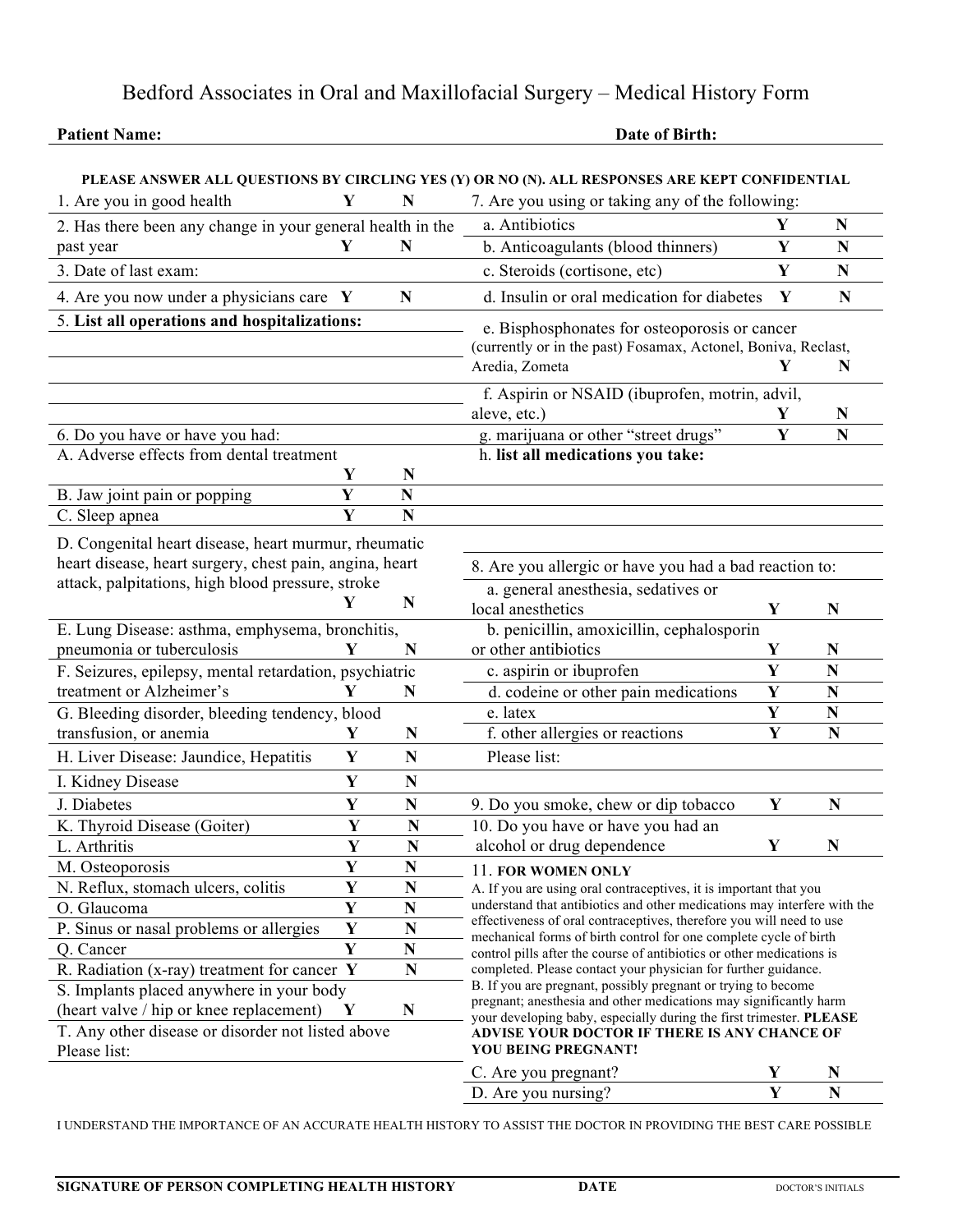

Bedford Associates in Oral and Maxillofacial Surgery



# **Insurance / Financial Form***:*

Patient Name:

| <b>Dental Insurance Information:</b>                             | <b>Medical Insurance Information:</b>                            |
|------------------------------------------------------------------|------------------------------------------------------------------|
| Who Is Insured?: Patient (Myself) / Spouse / Parent (Circle One) | Who Is Insured?: Patient (Myself) / Spouse / Parent (Circle One) |
| Name of Insured:                                                 | Name of Insured:                                                 |
| Birthday of Insured:                                             | Birthday of Insured:                                             |
| Social Security # of Insured:                                    | Social Security # of Insured:                                    |
| Employer of Insured:                                             | Employer of Insured:                                             |
| Insurance Company Name:                                          | Insurance Company Name:                                          |
| Insurance Company Phone #:                                       | Insurance Company Phone #:                                       |
| Subscriber ID:                                                   | Subscriber ID:                                                   |
| Group $#$ :                                                      | Group $#$ :                                                      |

**MISSED APPOINTMENTS/CANCELLATIONS:** Twenty-four (24) hour notice is required for cancellation of appointments. We reserve the right to charge a fee (\$50) for missed appointments. If repeated no shows, missed, or canceled appointments occur, you will be discharged from care.

#### **Please initial\_\_\_\_\_\_\_\_\_\_\_\_\_\_\_\_\_\_**

## **PAYMENT OPTIONS:**

- 1. Cash
- 2. Visa, Master Card, Discover, and American Express
- 3. Care Credit: If qualified, offers patients a line of credit to cover you or your family's dental care needs.
- 4. Wells Fargo Health Advantage: If qualified, offers patients a line of credit to cover you or your family's dental care needs.

#### **PLEASE READ THIS CAREFULLY**

You are entering into an agreement with the doctor, in which, the doctor agrees to treat the patient with the highest quality of care and the patient agrees to pay the treatment cost. As a courtesy we will assist you by filing your claim to your insurance(s) company(s) for all office visits. On the day of surgery, you will pay your estimated portion of the treatment. Please keep in mind; this amount is based on what your insurance company has estimated they will pay for the treatment. **These are only estimates and are not always accurate. If your insurance company misquotes our office, we are NOT responsible for their mistake and you will be billed for any amount your insurance company does not pay.** A pre-treatment estimate can be sent by our office and is the most accurate estimate that can be obtained from your insurance company. If you would like to wait on a pre-treatment estimate, please inform the front office before you leave. Once insurance has paid, you will be billed or refunded accordingly.

*I authorize the release of any information and I assign benefits to the doctor. By signing below, I agree to the above terms of financial responsibility and understand I am responsible for any remaining balance on my account that my insurance does not cover.*

 $\mathcal{L}_\text{max} = \mathcal{L}_\text{max} = \mathcal{L}_\text{max} = \mathcal{L}_\text{max} = \mathcal{L}_\text{max} = \mathcal{L}_\text{max} = \mathcal{L}_\text{max} = \mathcal{L}_\text{max} = \mathcal{L}_\text{max} = \mathcal{L}_\text{max} = \mathcal{L}_\text{max} = \mathcal{L}_\text{max} = \mathcal{L}_\text{max} = \mathcal{L}_\text{max} = \mathcal{L}_\text{max} = \mathcal{L}_\text{max} = \mathcal{L}_\text{max} = \mathcal{L}_\text{max} = \mathcal{$ 

Signature of Patient or Authorized Representative Date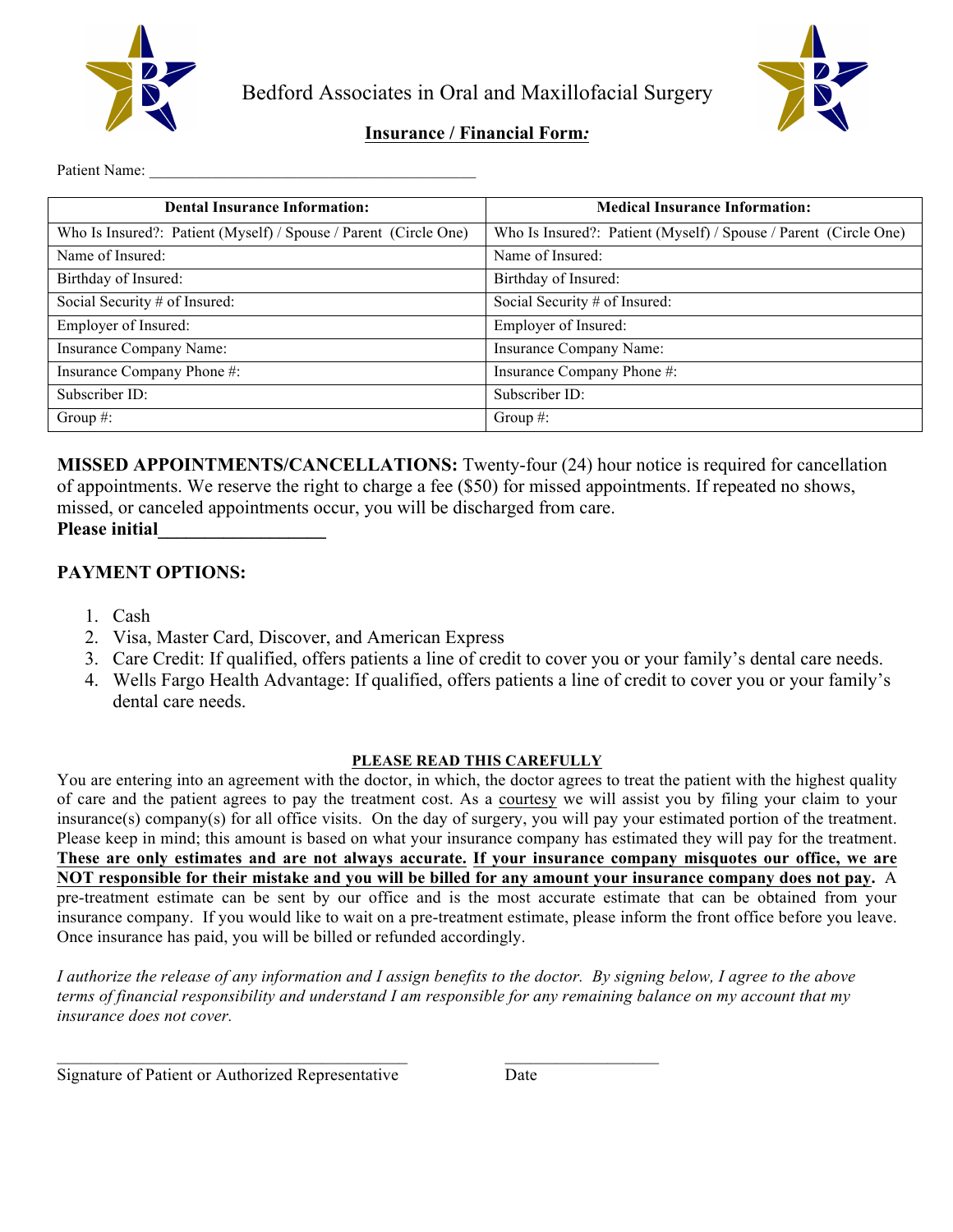



Bedford Associates in Oral and Maxillofacial Surgery

# **Acknowledgement of Receipt of Notice of Privacy Practices**

I, \_\_\_\_\_\_\_\_\_\_\_\_\_\_\_\_\_\_\_\_\_\_\_\_, have received a copy of this office's Notice of Privacy Practices.

{Print Name}

 $\mathcal{L}_\text{max}$ 

 $\mathcal{L}_\text{max}$  and  $\mathcal{L}_\text{max}$  and  $\mathcal{L}_\text{max}$  and  $\mathcal{L}_\text{max}$ 

 $\mathcal{L}_\text{max}$  and  $\mathcal{L}_\text{max}$  and  $\mathcal{L}_\text{max}$  and  $\mathcal{L}_\text{max}$ 

{Signature}

{Date}

**\* Please review the Notice Of Privacy Practices on the next page. The privacy of your health information is important to us!**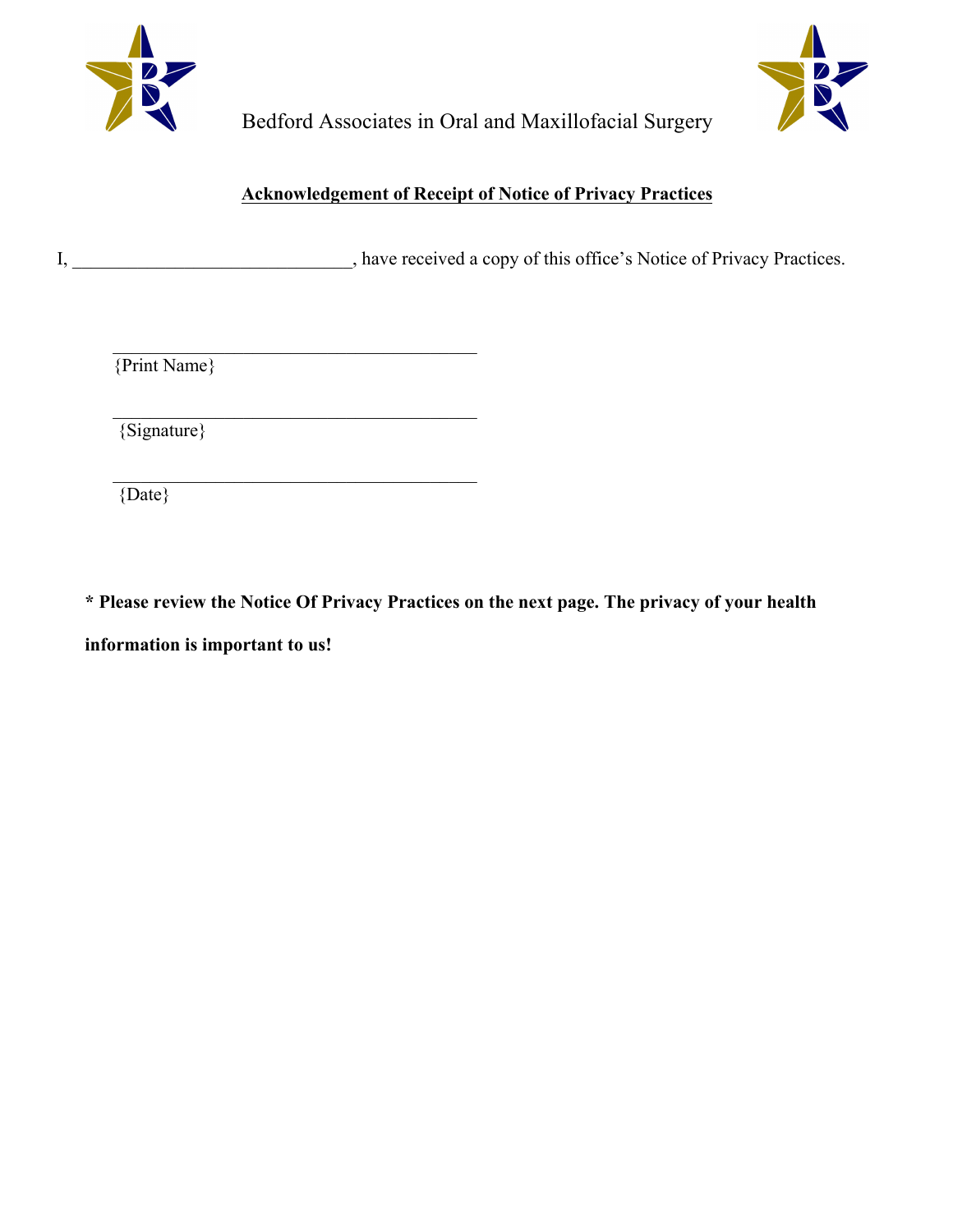

Bedford Associates in Oral and Maxillofacial Surgery



# **Notice of Privacy Practices**

This notice describes how health information about you may be used and disclosed and how you can obtain access to this information. The privacy of your health information is important to us.

# **Our Legal Duty:**

We are required by applicable federal and state law to maintain the privacy of your health information. We are also required to give you this Notice about our privacy practices, our legal duties, and your rights concerning your health information. We must follow the privacy practices that are described in this Notice while it is in effect. This Notice takes effect 04/16/2003 and will remain In effect until we replace it.

We reserve the right to change our privacy practices and the terms of this Notice at any time, provided such changes are permitted by applicable law. We reserve the right to make the changes in our privacy practices and the new terms of our Notice effective for all health information that we maintain, including health information we created or received before we made the new changes. Before we make a significant change in our privacy practices, we will change this Notice and make the new Notice available upon request. You may request a copy of our Notice at any time. For more information about our privacy practices, or for additional copies of this Notice, please contact us using the Information listed at the end of this Notice.

## **Uses and Disclosures of Health Information:**

**Treatment:** We may use or disclose your health information to a physician or other healthcare provider providing treatment to you.

**Payment:** We may use and disclose your health information to obtain payment for services we provide to you.

**Healthcare Operations:** We may use and disclose your health information in connection with our healthcare operations. Healthcare operations include quality assessment and improvement activities, reviewing the competence or qualifications of healthcare professionals, evaluating practitioner and provider performance, conducting training programs, accreditation, certification, licensing or credentialing activities.

Your Authorization: If you give us authorization, you may revoke it in writing at any time. Your revocation, will not affect any use or disclosures permitted by your authorization while it was in effect. Unless you give us a written authorization, we cannot use or disclose your health information for any reason except those described in this Notice.

**To Your Family and Friends:** We must disclose your health information to you, as described in the Patient Rights section of this Notice. We may disclose your health information to a family member, friend or other person to the extent necessary to help with your healthcare or with payment for your healthcare, only if you agree that we may do so.

**Persons Involved In Care:** We may use or disclose health information to notify, or assist in the notification of (including identifying or locating) a family member, your personal representative or another person responsible for your care, of your location, your general condition, or death. If you are present, then prior to use or disclosure of your health information, we will provide you with an opportunity to object such uses or disclosures. In the event of your incapacity or emergency circumstances, we will disclose health information based on a determination using our professional judgment disclosing only health information that is directly relevant to the person's involvement in your healthcare. We will also use our professional judgment and our experience with common practice to make reasonable inferences of your best interest in allowing a person to pick up filled prescriptions, medical supplies, xrays, or other similar forms of health information.

**Marketing Health-Related Services:** We will not use your health information for marketing communications without your written authorization.

**Required by Law:** We may use or disclose your health information when we are required to do so by law.

**Abuse or Neglect:** We may disclose your health information to appropriate authorities if we reasonably believe that you are a possible victim of abuse, neglect, or domestic violence or the possible victim of other crimes. We may disclose your health information to the extent necessary to avert a serious threat to your health or safety or the health and safety of others.